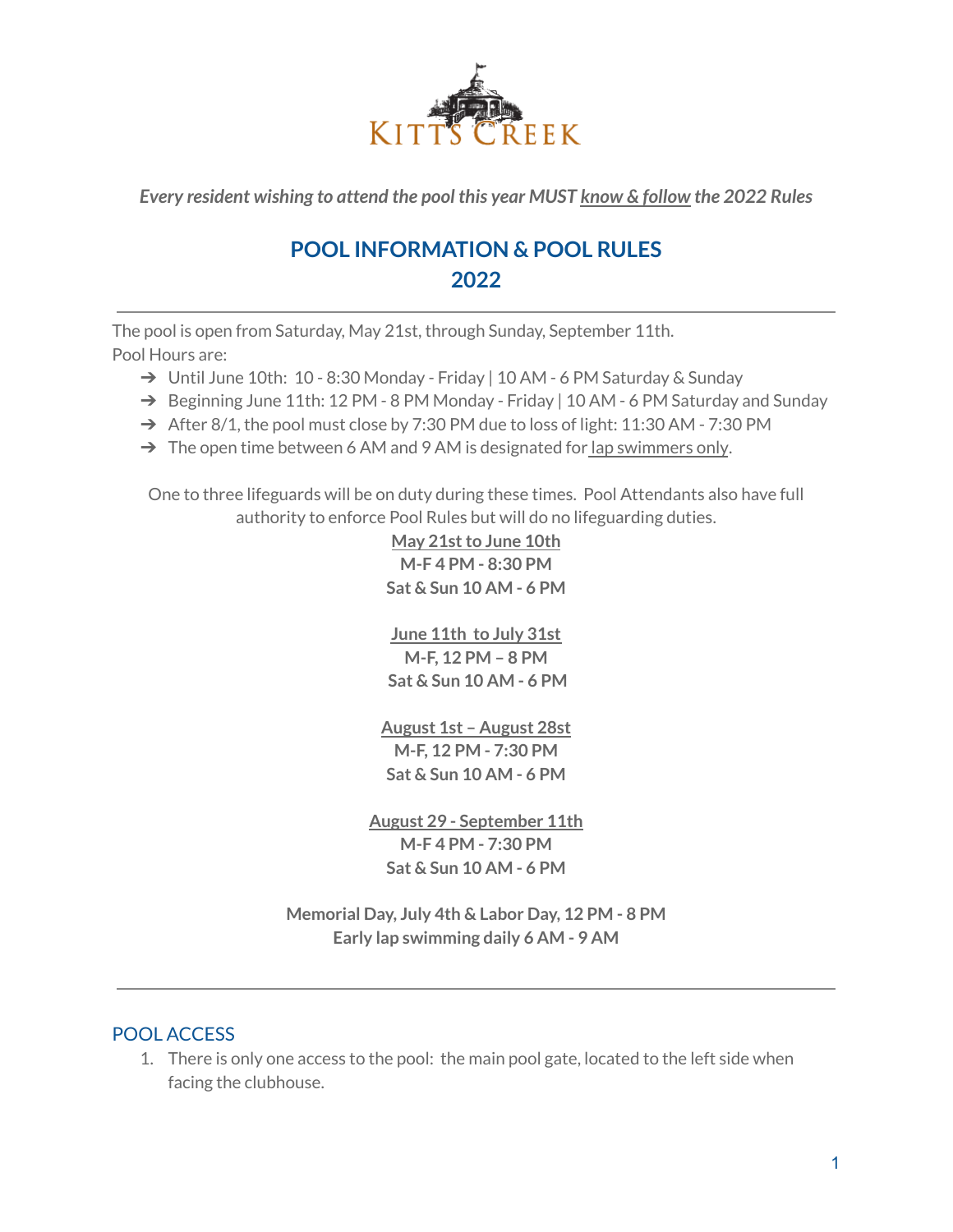- 2. All residents must have *a blue KC amenities key card* & proof of residency in KC (driver's license, utility bill etc) with you to enter and must sign in to enter the pool. A check-in attendant will be on duty at the main entrance to the pool to confirm home ownership/residency during guarded hours (see above). You may be asked for your last name and address along with proof of residence at a KC address at any time; please cooperate to maintain security at our pool.
- 3. All other pool gates are exit only. All gates except the main pool entrance gate have screamers and they cannot be left open or propped open.
- 4. Do NOT open any gate for anyone asking to enter the pool area. Any person wanting to enter must use the entrance gate, have a key card and check in with guard staff. *Opening a non-entrance gate to let anyone in may result in loss of all amenity privilegesfor your account for the rest of the season and/or a fine of \$100.*
- 5. The pool is for the use of Kitts Creek residents and their guests only.
- 6. Guest Policy:
	- a. Guests must always be accompanied by a Kitts Creek resident.
	- b. A maximum of 4 guests per household permitted at one time.
	- c. If you wish to have more than 4 guests at once, a request for an exception can be submitted to the Asst Community Manager (kittscreek@casnc.com) by email a minimum of one week ahead of time. Provide your name and address, proposed date, and the names of the guests.
- 7. Do NOT access the gym or clubhouse from the pool area at any time, including bathrooms. Swim attire, personal pool supplies (towels), bare feet, etc. should not be in those areas. *Residents and guests at the pool must use the pool bathrooms, not the clubhouse bathrooms.*
	- a. Even though under one roof, the clubhouse and gym are considered separate amenities, each with its own set of rules. Unsupervised children must not play in those areas as this may disturb residents renting the clubhouse or working out. Review the Fitness Facility and Clubhouse Rules on [www.kittscreek.com](http://www.kittscreek.com).
	- b. There are cameras in place in the clubhouse & violation of this rule may mean a risk of losing amenity privileges.
- 8. Offsite Homeowners: all pool/gym access cards are issued to the legal owner of the property or the rental management company (if that information has been given to our HOA/CAS).
	- a. Offsite homeowners are solely responsible for conveying pool/gym cards, rules, access card payments and/or contacting our HOA office for any replacement keys for their renters.
	- b. Amenity access cards will not be issued directly to renters.
	- c. If your property is rented, you have transferred your amenity rights to your renter and do not have access to any Kitts Creek amenities, including the pool.
- 9. Access key cards will be automatically deactivated if the HOA assessment account is delinquent or if a resident is found in violation of the Pool, Fitness Facility or Clubhouse Rules.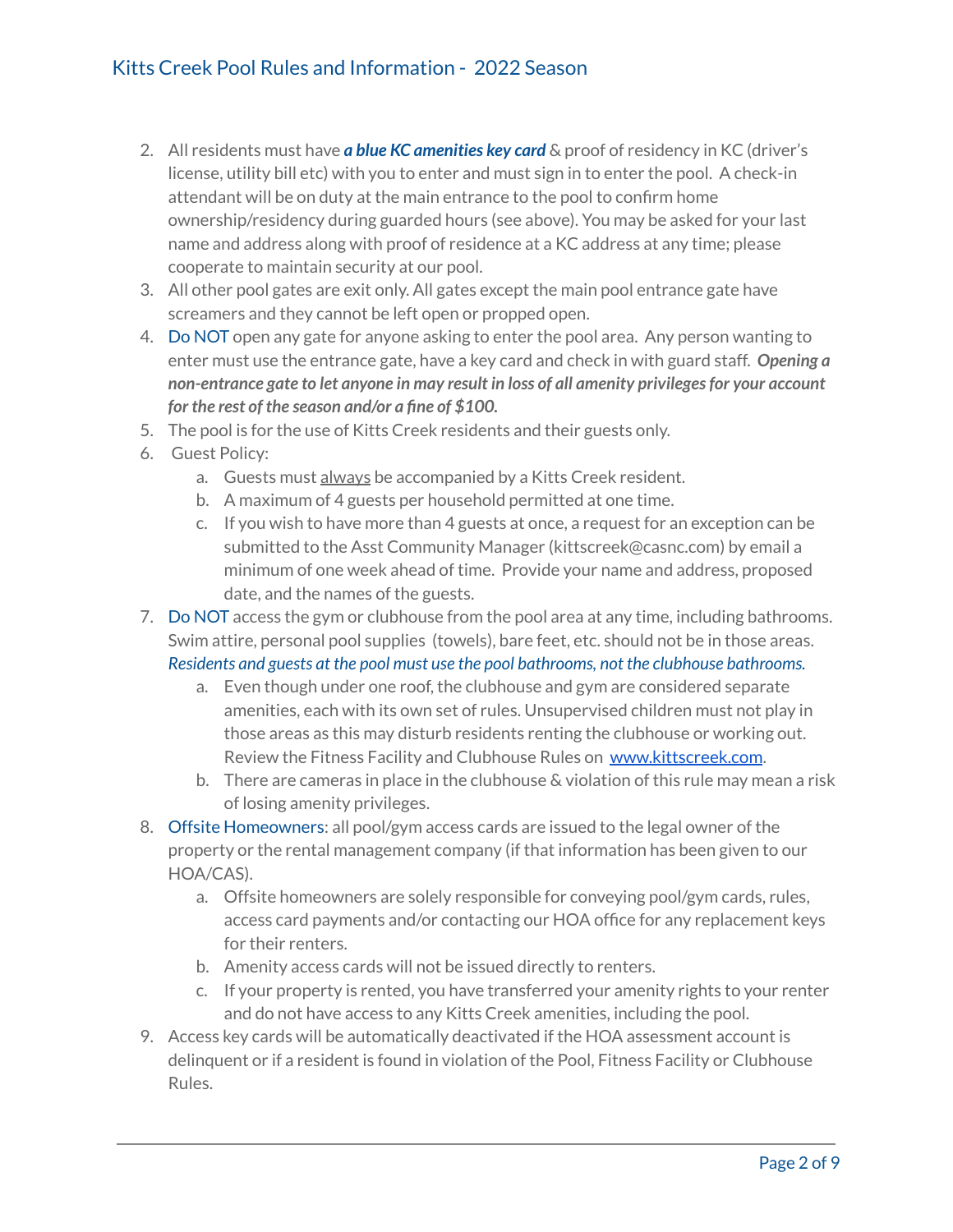- 10. The pool is **NOT** approved for night swimming and the pool deck is **OFF LIMITS** anytime after dusk. If you observe anyone on the deck after dusk, *they are trespassing* and the police should be notified. Call 911. This is a Wake County ordinance and violation could cost Kitts Creek use of our pool for a lengthy period of time.
- 11. The pool deck is **OFF LIMITS** for everyone anytime the pool is closed, including those with a paid clubhouse reservation, except for Aquatech, HOA or Swim Club staff.
- 12. Replacement Pool key cards are \$50.00 each. There is a 2-card limit per household.
	- a. Please email requests for replacement key cards to our HOA office [\(kittscreek@casnc.com](mailto:kittscreek@casnc.com)) and include the key card number of the one you still have so it is clear which one to deactivate. If a key card is not working properly it must be returned in person or by mail before a new key card will be issued.
	- b. If you still have one working key card, please have that handy if you call so the correct number is deactivated.
	- c. Key card data must be updated in the system before a new one is mailed out or available for pick up.

# GENERAL RULES

- 1. It is the responsibility of each pool goer to become familiar with the State rules that are posted on the gate as well as these community specific rules. Parents, read these rules and make sure your kids are fully aware. *Being unaware of the rules will not be an acceptable reason for non-cooperation.*
- 2. The posted rules are mandated by the State and failure to be in compliance puts our pool use permit in jeopardy.
- 3. Residents and guests should prepare to clear the pool no later than closing time and clear the premises no later than 10 minutes after closing. Guards may signal that closing is approaching 10 or 15 minutes prior to closing so that everyone is ready to exit the pool on time.
- 4. Safety Breaks: Each swim session goes from the top of each hour until 10 minutes before the next hour. When the lifeguard blows the Safety Break whistle to indicate each break, all swimmers under 18 years of age are to exit both pools immediately.
	- a. This 10 to 15 minute non-lifeguarded time allows for children to use the bathroom facility, get a drink, etc. and for guards to spot clean.
	- b. During this hourly break, for safety reasons, children are not to sit at the edge of the pool with their feet/legs in the water. To make this easy, there is a line around the pool behind which they will stay during breaks, *for the entire 10 - 15 minutes*. The only TWO exceptions to this are:
		- i. Kids actively involved in Kitts Creek Swim Club practices/meets
		- ii. There is no break called during the last hour before closing each day
	- c. There is a dedicated lap lane at all times.
	- d. This lane is for lap swimming only. It is the responsibility of parents to ensure their children are not playing in the designated lap lane. No floats in the lap lane.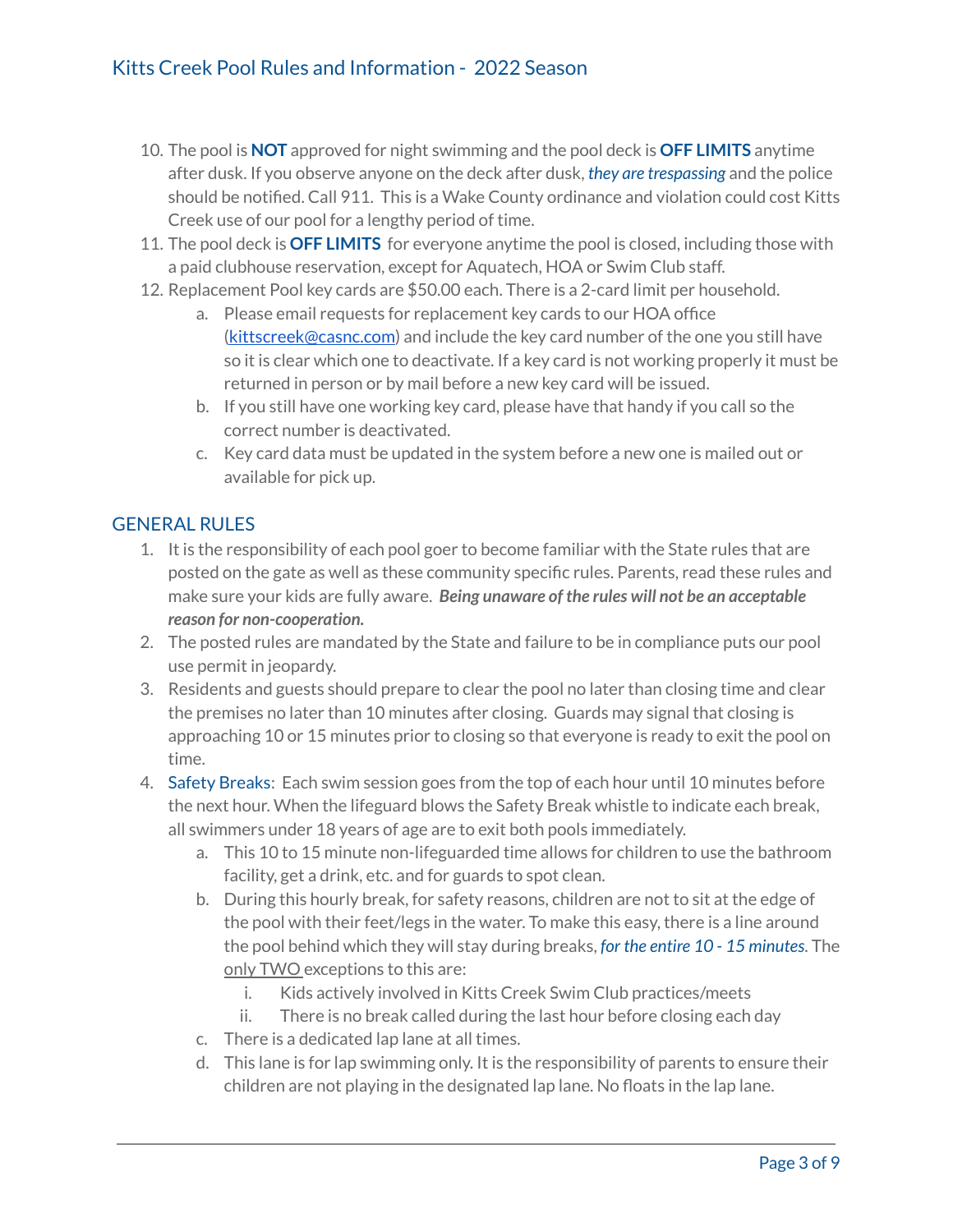# Kitts Creek Pool Rules and Information - 2022 Season

- e. As a courtesy, please circle swim to allow multiple swimmers in the lap lane.
- 5. The pool deck area is a NON SMOKING environment. No Vaping or tobacco products allowed.
- 6. POOL PARTIES Residents wishing to hold a gathering at the pool are asked to consider the day and time of the party and how it will impact the enjoyment of other members at the pool. Weekends and holidays, for instance, especially early in the season, would not be a preferable time to have a large gathering.
	- a. The pool is for the use of Kitts Creek residents and their guests only.
		- i. Over 4 guests per household is a party and *must register with Aquatech*.
		- ii. Over 15 must pay for an extra lifeguard at the expense of the homeowner, not our HOA.
	- b. Please contact Aquatech (984-232-7932) to discuss requirements for hiring a lifeguard at least TWO WEEKS prior to the party so they can schedule staff.
	- c. Parties are subject to Aquatech/lifeguard availability.
	- d. Residents having a party will need to notify the attendant that the party is approved and check in against the Aquatech approved party list provided to guard staff.
	- e. If a party is not registered /does not register or has not previously requested an additional guard (if necessary), the party will be asked to leave the pool premises.
	- f. No registered pool parties will be allowed to reserve the Club Room for the same event. Renters of the club room space may not use the pool during their event.
- 7. Concession Stands Residents are not permitted to sell any products or refreshments at the pool or on clubhouse grounds unless part of either a KC HOA Social Committee event (like KC Neighborhood Market etc.) or the Kitts Creek Swim Club.

#### 8. Pool Slide

- a. Height requirement Any swimmer must be at least 44" tall to use the slide.
- b. Residents and guests must have a 2022 purple KC Kickers wristband to go down the slide if under 13.
- c. One person on the slide at a time.
- d. Once you exit the slide, please move out of the roped slide landing area quickly so the next person can go.
- e. Wait for your turn at the bottom of the steps. Once the person using the slide in front of you has moved out of the slide landing area, you may go up the stairs and slide down.
- f. *Feet first, on your back, only.* No standing, kneeling, rotating, tumbling or stopping on the slide.
- g. No floats can be used on the slide.
- h. No horseplay.
- i. Anyone using the slide must be able to swim independently to the side of the pool. No one can stand at the bottom of the slide to catch another person coming off the slide.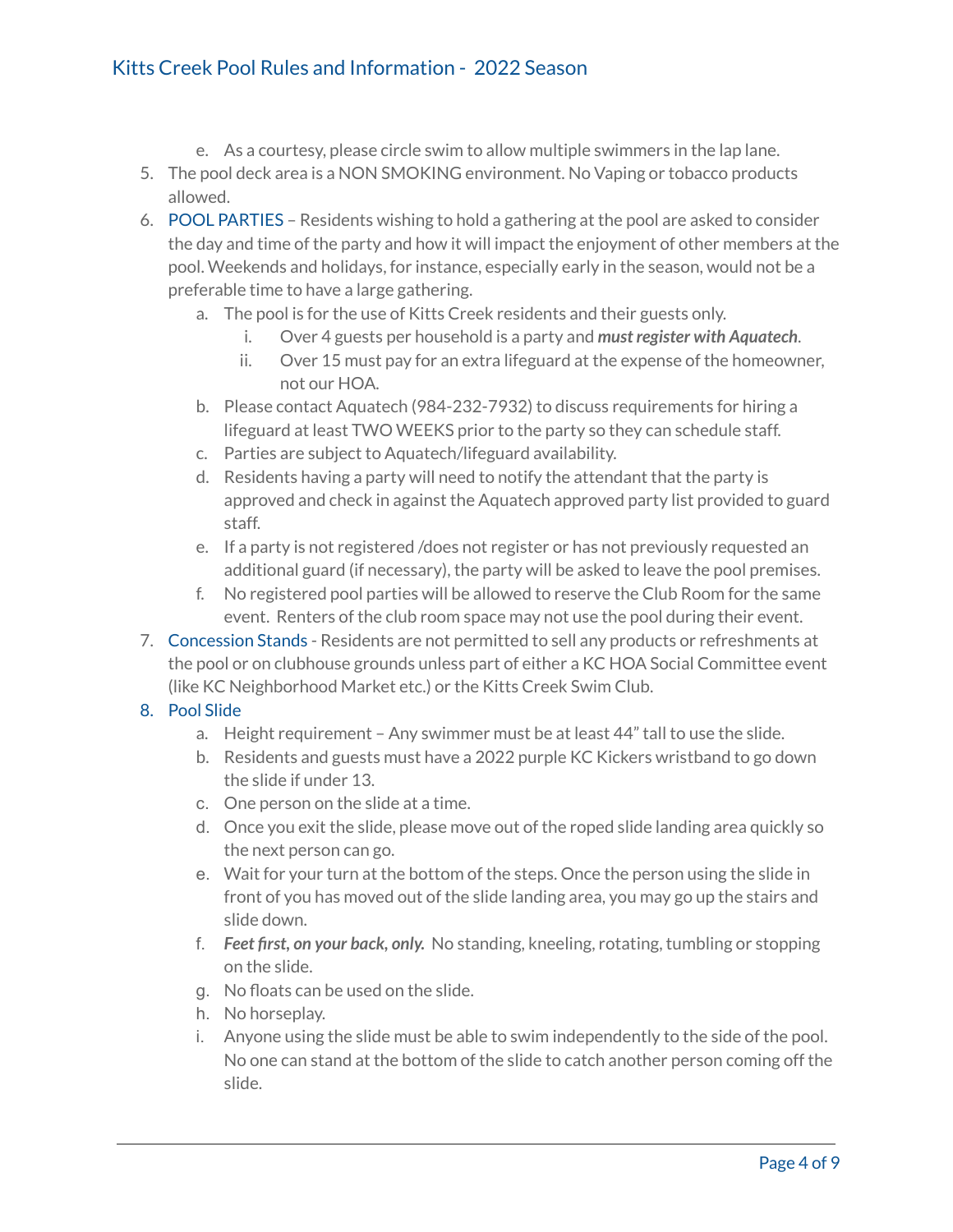j. No swimming in the slide landing area.

### 9. ADA Lift

- a. The ADA life is not a toy and should not be touched, unless it is needed to assist someone in and out of the water.
- b. The ADA lift is for use of one person weighing less than 300 lbs.

### CHILDREN'S SAFETY & KC KICKERS

- 1. Children 13 and under must be accompanied by a responsible adult, of at least 21 years of age, at all times.
- 2. Residents 14 and over may attend without a parent or resident guardian but must (1) have a form of ID and (2) have been added by a parent or resident guardian to an minor attendee list for the season by emailing the Asst Community Manager [\(kittscreek@casnc.com](mailto:kittscreek@casnc.com)).
- 3. KC KICKERS: The program works by testing swimmers' abilities and providing each a wristband once the child is able to pass simple swimming proficiency tests. These wristbands help lifeguards keep the swimmers safe by quickly identifying both those who might require a little more observation and our stronger swimmers.
	- a. Swimmers under the age of 13 will either wear a purple KC Kickers wristband at all times while in the pool OR must be accompanied by an adult supervisor over the age of 21.
	- *b. An adult guardian must be within armsreach of any 13-and-underswimmer without a purple KC Kickers wristband. This will be strictly enforced. Parents/Guardians may not sit on deck if any 13-and-underswimmer without a purple band isin the big pool. You must be in the water with yourswimmer.*
	- c. In order to earn a purple KC Kickers wristband, the swimmer will show that they can swim the entire length of the pool unassisted without touching the ground, sides or lane lines AND tread water for 30 seconds unassisted. If the swimmer can, KUDOS! They earn the right to wear the KC Kickers purple wristband ALL SUMMER!
	- d. If the wristband is lost, the swimmer can just pass the test again to obtain another wristband.
	- e. Any lifeguard may request that any swimmer retest if there is concern over the swimmer's ability.
	- f. There will be regular testing times once the pool opens to make it easy for families to obtain a wristband for each proficient swimmer.
	- g. Kids can earn their purple KC Kickers wristband at any point during the season.
- 4. Group swim lessons are not available this year. KC Killer Whale swim team coaches may provide private lessons.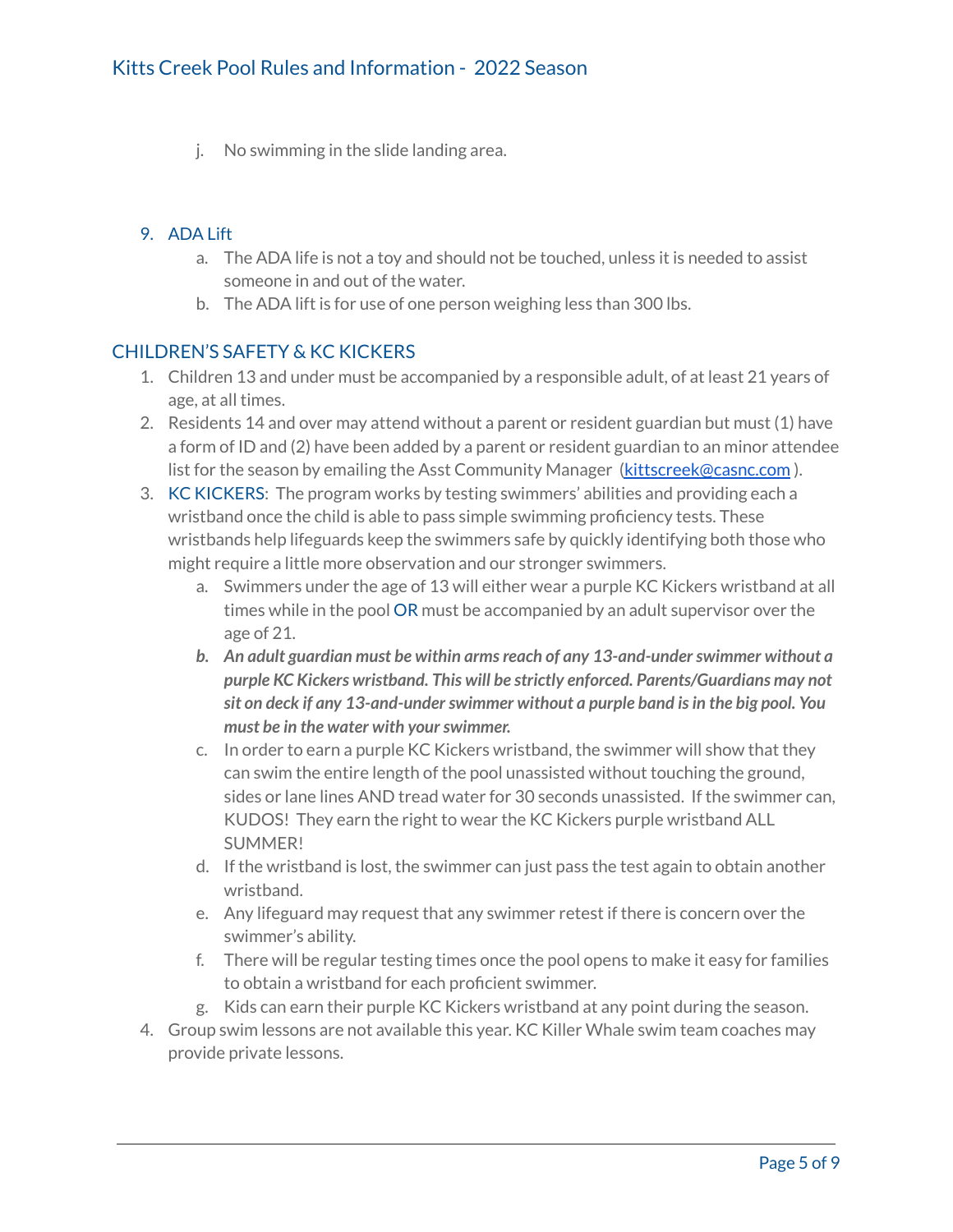- 5. Private swim instructors are permitted limited use of Kitts Creek pool facilities only after giving the Asst Community Manager their proof of insurance & certification.
	- a. Use is limited to the duration of the lesson and instructors may not solicit business on KC premises.
	- b. Make sure private instructors know about the mandatory Safety Break each hour in order to plan accordingly. Private lessons will not be exceptions for these breaks.
	- c. Private lessons may not be planned during Kitts Creek Swim Club practices or meets.
	- d. Private lessons may not be held in the lap lane.
- 6. Please see that your children use the restroom before swimming, take frequent rest breaks and are well hydrated.
- 7. Please see the Hygiene & Sanitation section below for diaper rules.

# SAFETY- Personal Floatation Devices (PFD)

- 1. Children's PFD's may be used in the shallow end of the pool.
- 2. Each child's supervisor must be within one arm's length of any child using a PFD/swimming aid.
- 3. Swim aids shall only be Coast Guard Certified swim aids (life vests) and must be used as intended. *NO blow-up swim aids will be allowed*. Residents and their guests may use any Coast Guard Certified Type I, II or III personal floatation devices. (See official Coast [Guard](https://www.dco.uscg.mil/CG-ENG-4/PFDSel/) PFD [details](https://www.dco.uscg.mil/CG-ENG-4/PFDSel/) )

## TOYS AND FLOATS

- 1. Non-life saving individual floating devices will be permitted in the pool, including pool noodles, *individual* inner tubes (maximum diameter of 33 inches), rafts (maximum size of 3 feet by 8 feet), kickboards and pool toys or toys to play with on the pool deck.
- 2. No multiple person floats at any time.
- 3. A limited number of floats will be allowed in the pool at any given time, based on pool occupancy and safety concerns.
- 4. Any float may be prohibited by the guard staff, at their discretion and for any reason. The guard staff will work to apply this with consistency.
- 5. Swim Toys must be removed from the pool water when not in use. Please store them at your own sitting area in order to keep the pool deck safe for foot traffic.

## FOOD AND DRINK

- 1. NO GRILLS allowed on the pool deck or clubhouse premises.
- 2. NO COOKING or GRILLING at the pool!
- 3. NO GLASS is allowed in the pool area. Breakage of glass on the deck or in the pool requires the pool to be shut down (usually for up to 7 days) in order to drain the pool, vacuum for particles, replace the sand in the filters, refill the pool and rebalance chemicals. This is a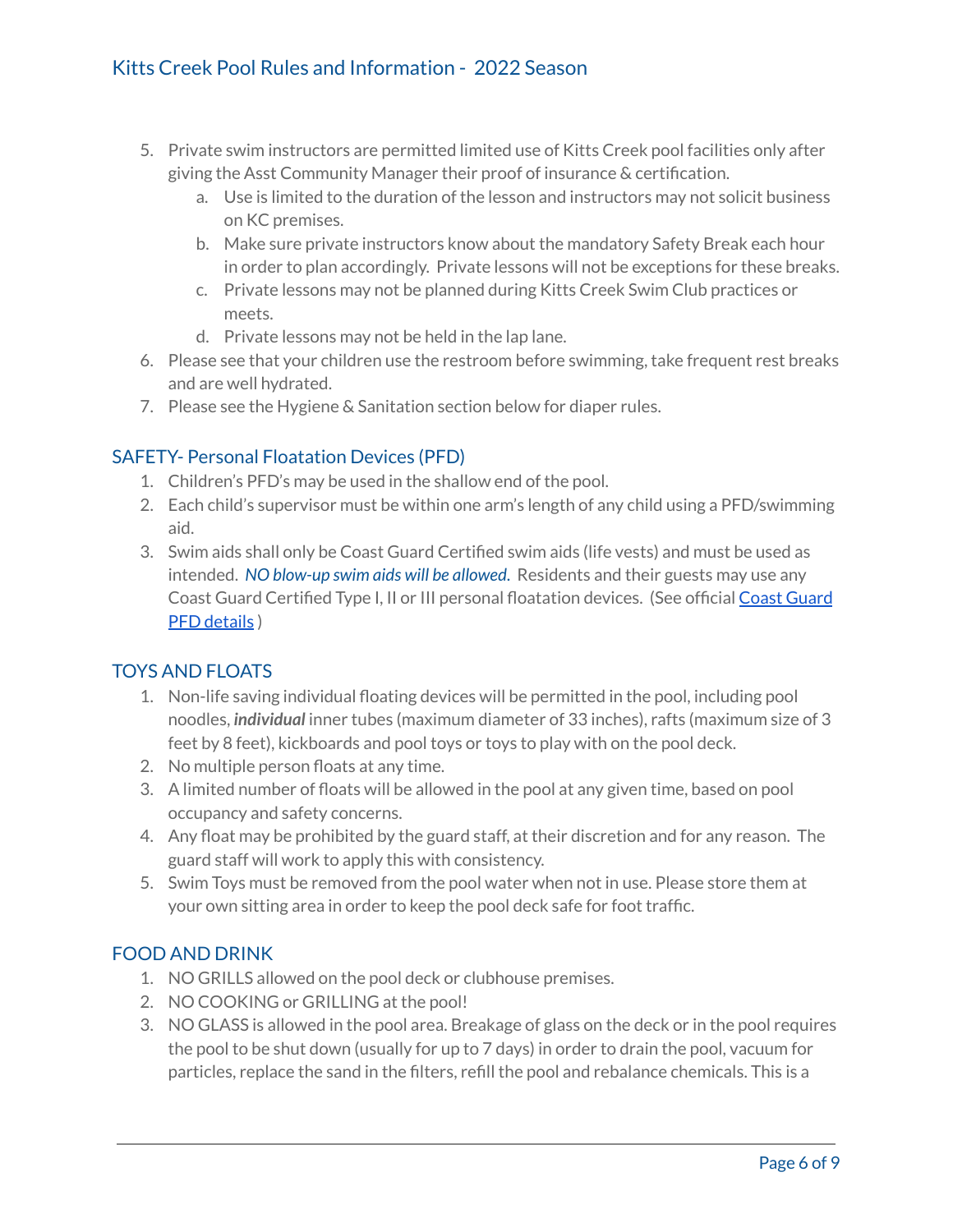very costly event for our HOA – and the negligent party will be assessed the costs. If you see people with glass inside the pool fence, request that they remove the glass immediately.

- 4. NO FOOD allowed in the pool water or while sitting at the edge of the pool. NO DRINKS allowed in the pool water or while sitting at the edge of the pool.
	- a. Please use the provided tables and/or chairs for these items and keep them in the designated area.
- 5. Please place all paper and trash in the trash cans provided. Residents planning an event with several attendees and food items should bring additional trash bags for clean-up.

## SAFETY AND SECURITY

- 1. In case of emergency, call 911. There is a wall phone located at the bath facility.
- 2. The American Red Cross recommends that no one should swim alone for safety's sake.
- 3. No diving is allowed. The pool is too shallow for diving.
- 4. No one is permitted to use the starting blocks for any reason except during Kitts Creek Swim Club practices and meets.
- 5. Swimmers may not hang on the lane lines or the buoy line.
- 6. Any item belonging to the pool and the Kitts Creek community should be used respectfully and for its intended use. Example: chairs, tables etc., should not be put into the pool, lifesaving equipment should not be played with, etc.
- 7. Chairs and tables should be put back in place when you leave the pool.
- 8. Umbrellas should be closed down after use to avoid damage from sudden storms/winds so common during the summer.
- 9. If thunder occurs, please exit the pool immediately. Allow a minimum of 30 minutes from the last occurrence of thunder before re-entering the pool. If lightning occurs, please exit the pool AND clear pool deck immediately. Allow a minimum of 30 minutes from the last occurrence of lightning before re-entering the pool deck or pool. *Guard staff must be obeyed regarding any of these occurrences without question*. **No debates, push back or arguments with any guard aboutthis will be acceptable.** Contact the Manager on duty or call AquaTech at 984-232-7932 if you have a complaint.
- 10. No running or horseplay is allowed on the deck area; no animals, or bikes, roller blades, skateboards, scooters, hover boards etc.
- 11. The use of balls and other throw toys may be discontinued if they become a problem, the style of play becomes rowdy or rough, or the pool becomes overcrowded. It is up to the discretion of the guard staff to temporarily discontinue their use and the guard staff decision must be followed by residents and guests.
- 12. Security of our amenities is up to all of us. Do not let anyone you do not know "tailgate" behind you. Do not open an exit gate to allow entrance to anyone - point the person to the only entrance gate. If you see something going on that is against our rules, say something to the person or to a guard or contact Kitts [Creek](http://www.kittscreek.com/contact/) HOA at https://www.kittscreek.com/contact/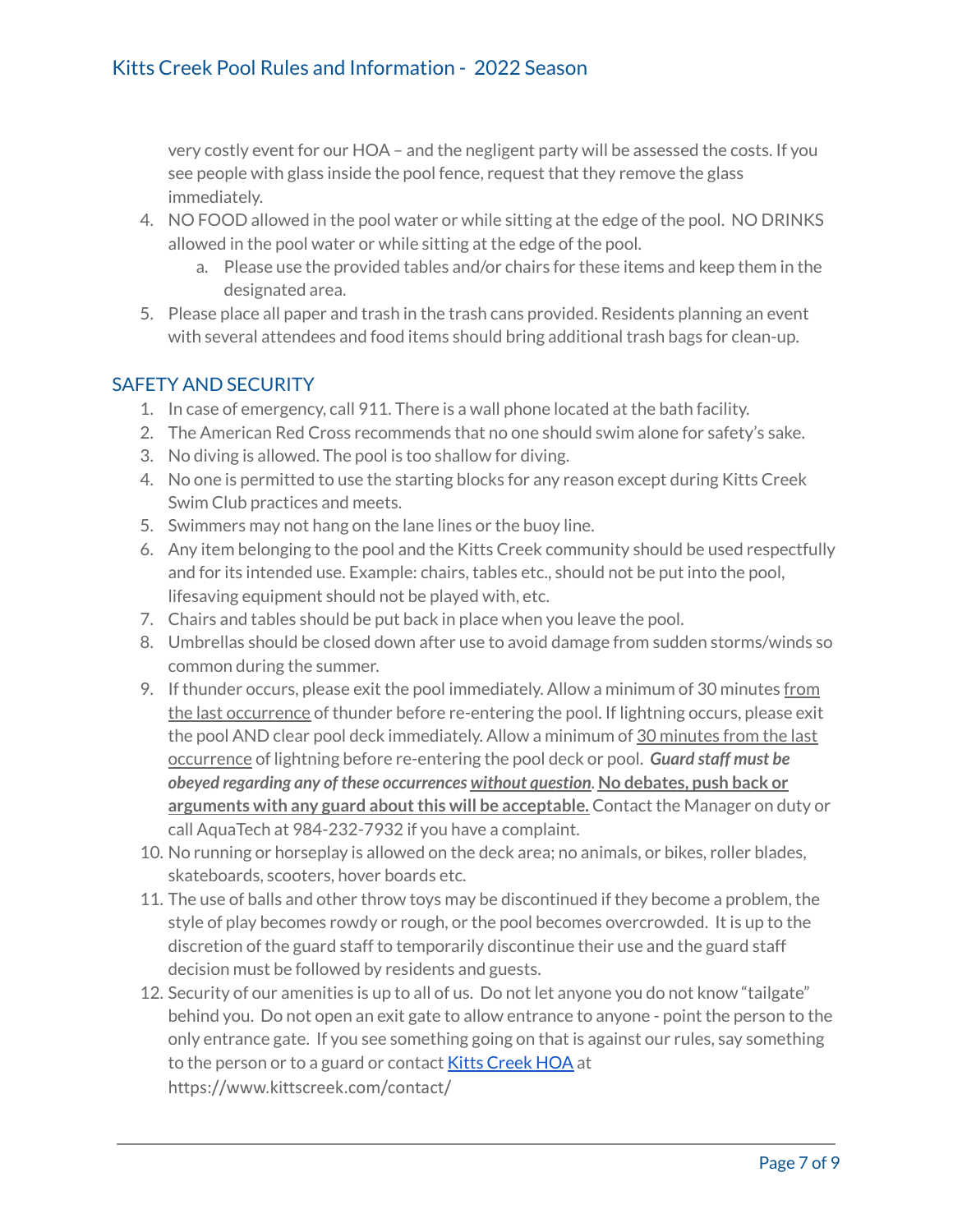#### RULE ENFORCEMENT

- 1. If any of the guard staff provides any direction and it is ignored, one verbal warning will be given to the resident if they continue to refuse to listen to any lifeguard direction.
- 2. A second warning will require kids to sit out at the designated time out location for 15 mins.
- 3. The third warning means the resident will be required to leave the pool for the day.
- 4. A fourth and last time means the lifeguards will give an incident report to the Master HOA Board who will discuss further repercussions including possible fines and/or loss of amenity privileges for up to one year, depending on the circumstances. If amenity privileges are lost, they are lost for \*everyone\* residing at your address.
- 5. Parents are requested to support the enforcement by our lifeguards at all times and cooperate.
- 6. If a parent feels the need to dispute a lifeguard's direction, *do not argue with lifeguards at the pool*. Step away and call AquaTech at 984-232-7932 and they will follow our HOA approved escalation processes. Ignoring this process may result in loss of amenity privileges and/or fines.
- *7. Tolerance for non-cooperation will be low. Guards can, at their discretion, escalate through the warning sequence faster than described above, as needed. If a resident isfound to be in breach* of the Kitts Creek Pool Rules, a fine of \$100 can be assessed along with cessation of all amenity *privilegesfor the rest of the season or for a full year.*

#### HYGIENE AND SANITATION

- 1. All persons must shower before entering the pool.
- 2. Incontinent persons may only be in the pool water with swim diapers made for pool use and covered by a tight fitting plastic diaper cover over the diaper and under the swimsuit. If needed, links for examples of these kinds of diapers are available from the Asst Community Manager [\(kittscreek@casnc.com](mailto:kittscreek@casnc.com)).
- 3. Regular disposable diapers are not allowed in the pool at all.
- 4. Dispose of diapers in the bathroom containers, not deck receptacles.
- 5. In case of an incident such as vomiting or fecal matter in the pool, instruct all swimmers to exit the pool. Contact the lifeguard or Aquatech at 984-232-7932 immediately and advise them if the matter is loose or formed. By providing this detail, the amount of time the pool is closed for treatment may be minimized.
- 6. Only appropriate swim attire (swim trunks, rash guards, bathing suits, modesty swimwear) will be allowed. T-shirts & leggings are allowed. No other street clothing, such as cutoffs, *sweat pants, pants, jeans etc.should be worn in the water.*
- 7. No one with an infectious disease, inflamed eyes, nasal or ear discharge, open wound or bandages will be allowed in the pool. This is a health department requirement.
- 8. No spitting on the pool deck or in the water.
- 9. Be advised that fecal incidents and contamination require the pool to be closed for 24 hours for cleaning. This is an additional and substantial cost to our HOA which may be